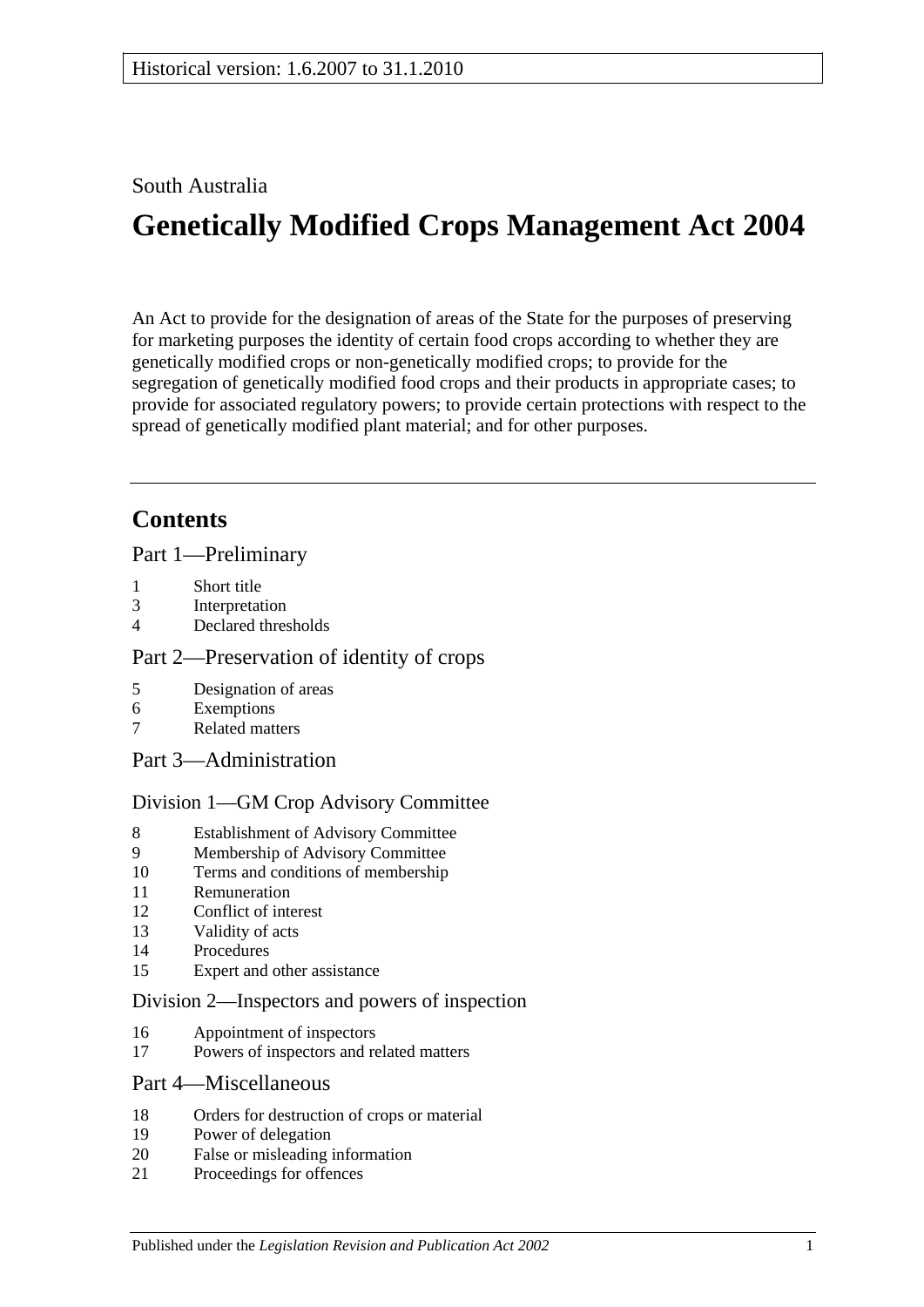- 22 [Offences by bodies corporate](#page-11-2)
- 23 [Continuing offence](#page-11-3)
- 24 [Orders on conviction for an offence](#page-12-0)
- 25 [Evidentiary provision](#page-13-0)
- 26 [Immunity from liability](#page-13-1)
- 27 [Special protection from liability for the spread of genetically modified plant material](#page-13-2)
- 28 [Regulations](#page-14-0)
- 29 [Review of Act](#page-15-0)

#### [Schedule 1—Transitional provisions](#page-15-1)

- 1 [Interim controls](#page-15-2)
- 2 [Crops established before commencement of Act](#page-15-3)
- 3 [Other provisions](#page-15-4)

# [Legislative history](#page-16-0)

# <span id="page-1-0"></span>**The Parliament of South Australia enacts as follows:**

# **Part 1—Preliminary**

#### <span id="page-1-1"></span>**1—Short title**

This Act may be cited as the *Genetically Modified Crops Management Act 2004*.

#### <span id="page-1-2"></span>**3—Interpretation**

(1) In this Act, unless the contrary intention appears—

*Advisory Committee* means the GM Crop Advisory Committee established under [Part](#page-6-2)  [3 Division 1;](#page-6-2)

*cultivate*, in relation to a genetically modified food crop, includes—

- (a) to breed, germinate, propagate, grow, raise, culture, harvest or collect plants, or plant material, for, or as part of, that crop;
- (b) to spread, disseminate, deal with or dispose of any plant or plant material that has formed part of that crop;
- (c) to undertake any other activity brought within the ambit of this definition by the regulations,

but does not include—

- (d) to use a product derived from a crop as feed in prescribed circumstances; or
- (e) any other activity excluded from the ambit of this definition by the regulations;

*deal with*, in relation to a crop, GMO or other material, has a meaning that corresponds to deal with a GMO under the *[Gene Technology Act](http://www.legislation.sa.gov.au/index.aspx?action=legref&type=act&legtitle=Gene%20Technology%20Act%202001) 2001*;

*Department* means the department of the Minister to whom the administration of this Act has been committed;

*designated area* means an area designated by regulation under [section](#page-3-2) 5;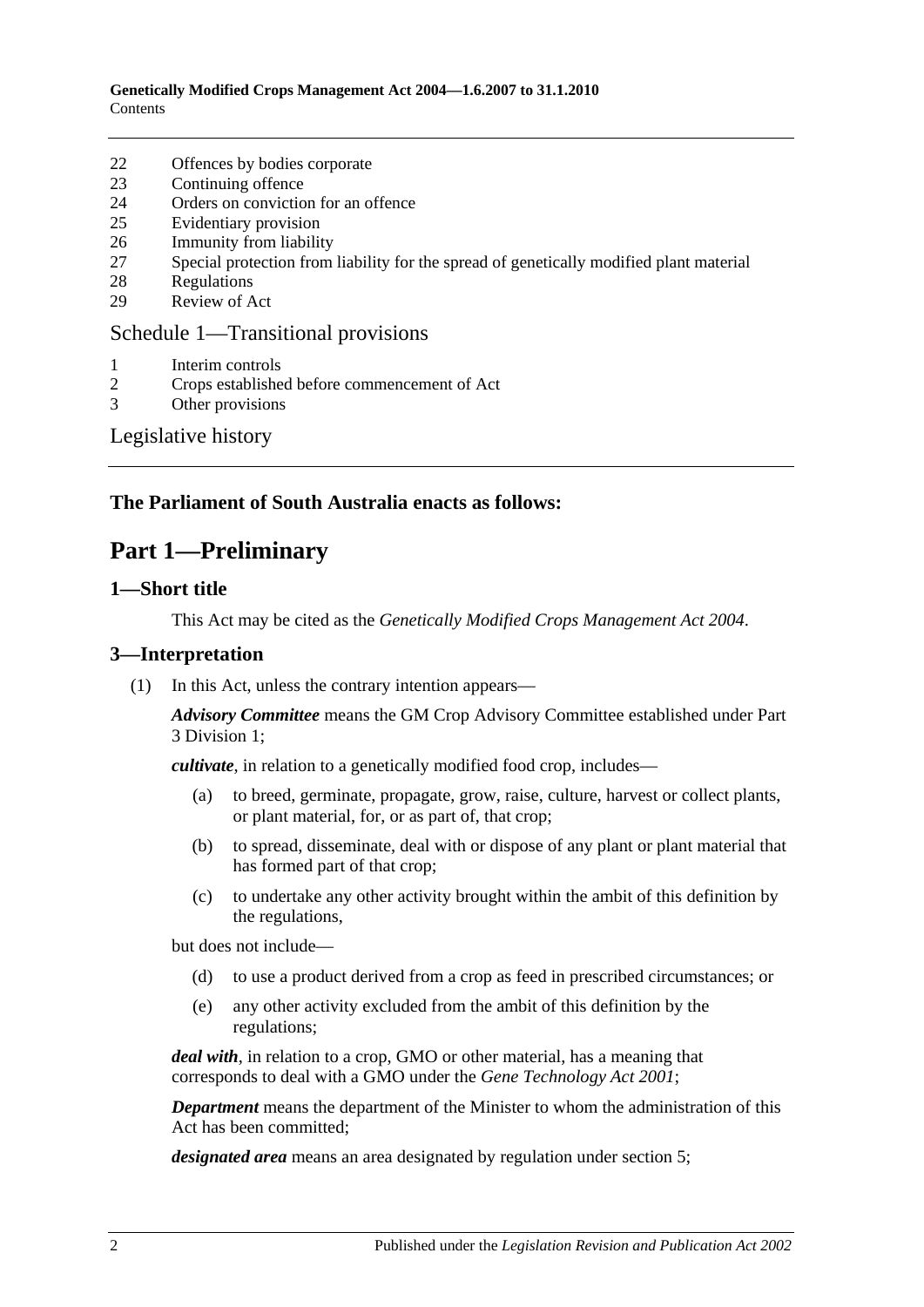*exemption notice* means an exemption notice under [section](#page-5-0) 6;

*food crop* means a crop which, or any part or product of which, may be used—

- (a) for human consumption; or
- (b) for livestock consumption,

whether or not after processing (and including as an ingredient for human consumption or livestock consumption);

*genetically modified food crop* means a food crop that consists of or includes plants—

- (a) that are genetically modified organisms; or
- (b) that are derived or produced from genetically modified organisms; or
- (c) that have inherited from other plants particular traits that occurred in those other plants because of gene technology;

*genetically modified organism* or *GMO* means a genetically modified organism within the meaning of the *[Gene Technology Act](http://www.legislation.sa.gov.au/index.aspx?action=legref&type=act&legtitle=Gene%20Technology%20Act%202001) 2001*;

*gene technology* has the same meaning as in the *[Gene Technology Act](http://www.legislation.sa.gov.au/index.aspx?action=legref&type=act&legtitle=Gene%20Technology%20Act%202001) 2001*;

*GMO licence* has the same meaning as in the *[Gene Technology Act](http://www.legislation.sa.gov.au/index.aspx?action=legref&type=act&legtitle=Gene%20Technology%20Act%202001) 2001*;

*GM related material* means any material, product or thing derived from, or used in connection with, a genetically modified food crop;

*inspector* means a person appointed to be an inspector under [Part 3 Division 2;](#page-9-1)

*livestock* means any animal which, or any part or product of which, may be used for human consumption, whether or not after processing (and including as an ingredient of food for human consumption);

*occupier*, in relation to land, includes a licensee and the holder of any right at law to use the land, but does not include a mortgagee in possession unless the mortgagee assumes active management of the land;

*owner* of land means—

- (a) if the land is unalienated from the Crown—the Crown; or
- (b) if the land is alienated from the Crown by grant in fee simple—the owner (at law or in equity) of the estate in fee simple; or
- (c) if the land is held from the Crown by lease or licence—the lessee or licensee; or
- (d) if the land is held from the Crown under an agreement to purchase—the person who has the right to purchase;

*plant* includes the seed or any part of a plant whether living or dead and whether attached to a plant or not.

- (2) For the purposes of this Act, a person will be taken to cultivate a genetically modified food crop for the purposes of an experiment if (and only if)—
	- (a) the person is only undertaking the cultivation of the crop on a controlled and limited scale; and
	- (b) the purpose of the cultivation is—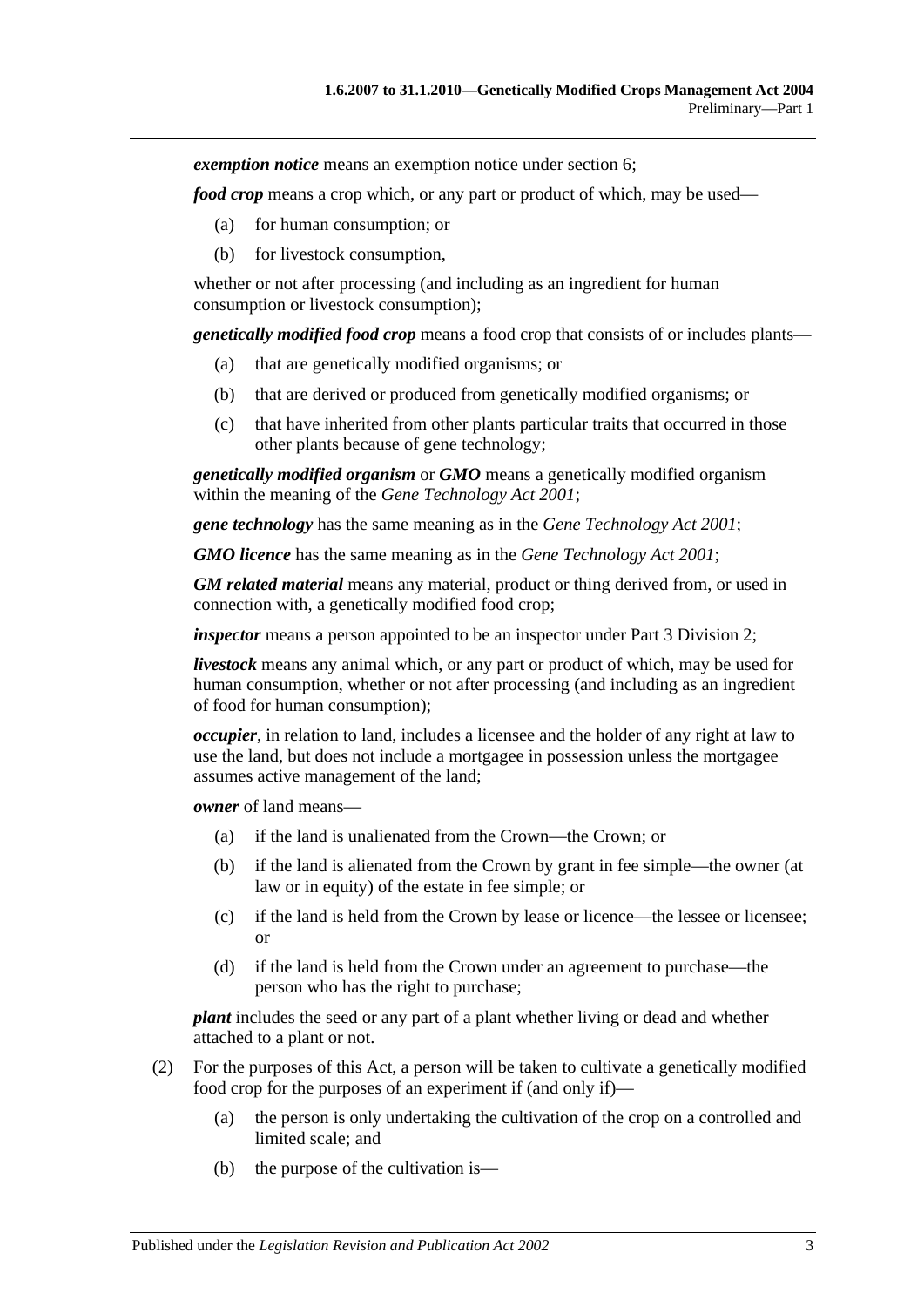- (i) to assess the crop's merit; or
- (ii) to develop or assess practices associated with the management of the crop or the protection of the environment; and
- (c) the crop, after cultivation, is not to be harvested for sale.

#### <span id="page-3-3"></span><span id="page-3-0"></span>**4—Declared thresholds**

- (1) The Minister may, by notice published in the Gazette, declare a threshold relating to the presence of GMO in crops.
- $(2)$  If—
	- (a) a declaration is made under subsection (1) in relation to the presence of a particular GMO in a particular class of crop; and
	- (b) a crop of that class that is a food crop has that GMO present but the amount or level of the GMO does not exceed the declared threshold,

then the presence of that GMO may be disregarded for the purposes of determining whether the food crop is a genetically modified food crop for the purposes of this Act.

- (3) A declaration under [subsection](#page-3-3) (1)—
	- (a) may be of general or limited application; and
	- (b) may make different provision according to the circumstances to which it is expressed to apply.
- (4) The Minister may, by further notice published in the Gazette, vary or revoke a declaration under [subsection](#page-3-3) (1).

# <span id="page-3-1"></span>**Part 2—Preservation of identity of crops**

# <span id="page-3-4"></span><span id="page-3-2"></span>**5—Designation of areas**

- <span id="page-3-6"></span>(1) The Governor may, by regulation—
	- (a) designate an area of the State as an area in which—
		- (i) genetically modified food crops of a specified class must not be cultivated; or
		- (ii) no genetically modified food crops may be cultivated;
	- (b) designate an area of the State as an area in which a genetically modified food crop must not be cultivated unless it is a genetically modified food crop of a specified class;
	- (c) designate an area of the State as the only part of the State in which genetically modified food crops of a specified class may be cultivated.
- <span id="page-3-7"></span><span id="page-3-5"></span>(2) The Governor must not make a regulation under [subsection](#page-3-4) (1) except on the recommendation of the Minister.
- <span id="page-3-8"></span>(3) The Minister must not make a recommendation under [subsection](#page-3-5) (2) unless—
	- (a) the Minister has undertaken a public consultation process that satisfies the following requirements: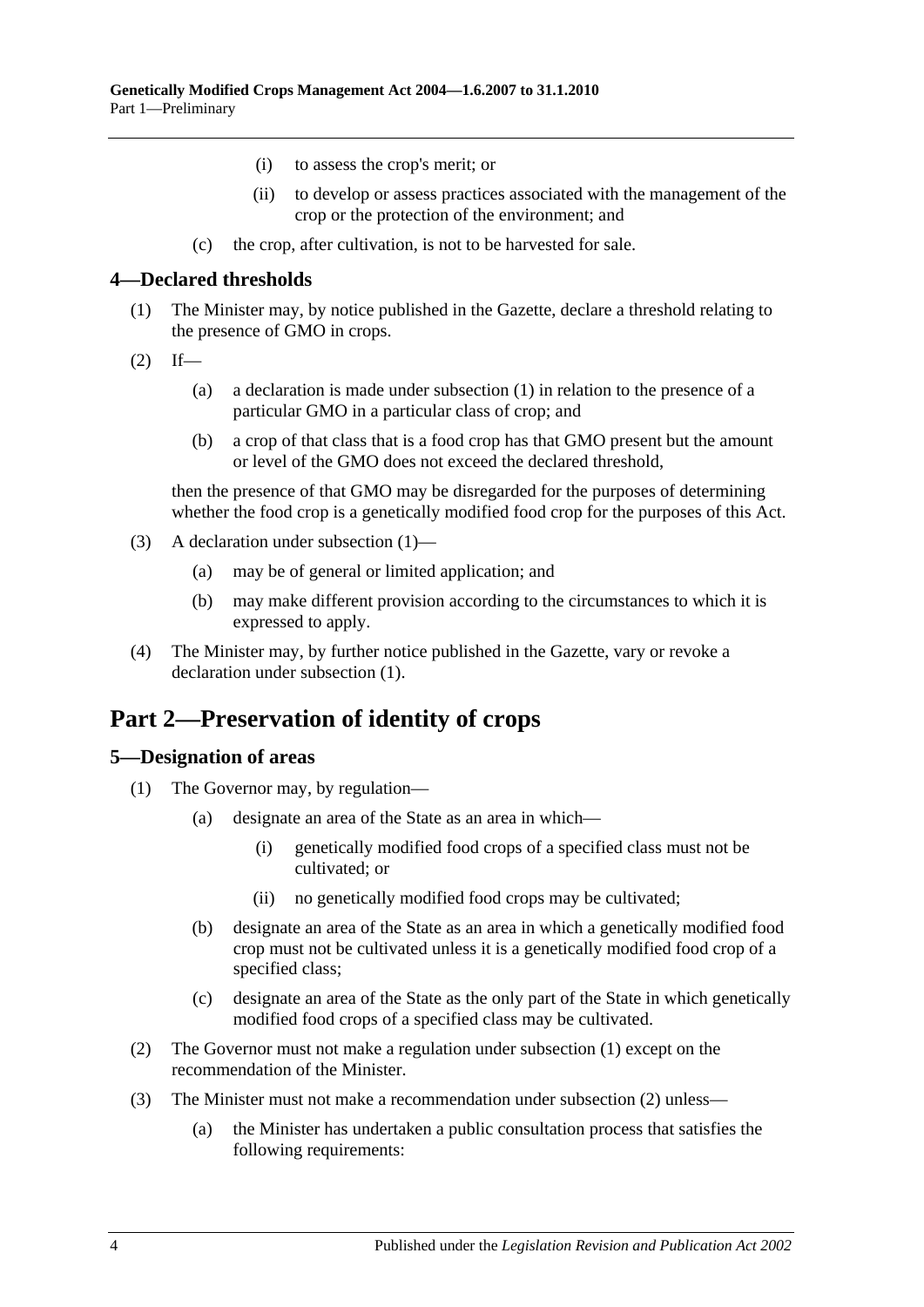- (i) the process must provide for public notice to be given in relation to the proposal to recommend the making of a regulation under [subsection](#page-3-4) (1); and
- (ii) the process must allow interested persons to make representations in writing to the Minister over a period of at least 6 weeks specified in the notice; and
- (iii) the process must provide for at least 1 public meeting to be held in an area to be affected by the proposal during the period specified in the notice; and
- (b) the Minister is satisfied that the regulation should be made for marketing purposes.
- <span id="page-4-1"></span>(4) If the Governor has designated an area under [subsection](#page-3-6) (1)(b) or [\(c\),](#page-3-7) the entitlement of a person to cultivate a genetically modified food crop within the area (as provided by the relevant regulation) is subject to the requirement that the cultivation must be within the ambit of a declaration of the Minister made under [subsection](#page-4-0) (5) for the purposes of this subsection (and cultivation must not occur unless or until this requirement is satisfied).
- <span id="page-4-2"></span><span id="page-4-0"></span>(5) For the purposes of [subsection](#page-4-1) (4), the Minister may in relation to a specified class of genetically modified food crop, by notice published in the Gazette, make a declaration under this subsection if the Minister is satisfied that—
	- (a) appropriate and effective systems have been developed to ensure the segregation of any genetically modified food crop of that class, or of any GM related material, from other crops, materials, products or things in order to preserve the identity of those other crops, materials, products or things; and
	- (b) persons involved in the cultivation of a genetically modified food crop of that class, or in any process associated with such a crop or with any GM related material, can reasonably be expected to comply with the systems contemplated under [paragraph](#page-4-2) (a); and
	- (c) an assessment has been undertaken of the likely impact (if any) that the cultivation of crops of that class within the relevant designated area will have on relevant markets (including markets for other forms of crops, materials, products or things) and that, in the circumstances, it is reasonable for cultivation of crops of that class to proceed in that designated area.
- <span id="page-4-3"></span>(6) The Minister may, by subsequent notice published in the Gazette, vary or revoke a declaration under [subsection](#page-4-0) (5).
- (7) The Minister may, in a notice under [subsection](#page-4-3) (6) or by subsequent notice in the Gazette, make any provision of a saving or transitional nature.
- (8) The Minister must, before making a recommendation or declaration under this section, consult with the Advisory Committee and take into account any advice provided by the Advisory Committee in relation to the matter.
- (9) As soon as practicable after publishing a notice under this section, the Minister should cause a copy of the notice to be published—
	- (a) in a newspaper circulating generally throughout the State; and
	- (b) on the Department's website.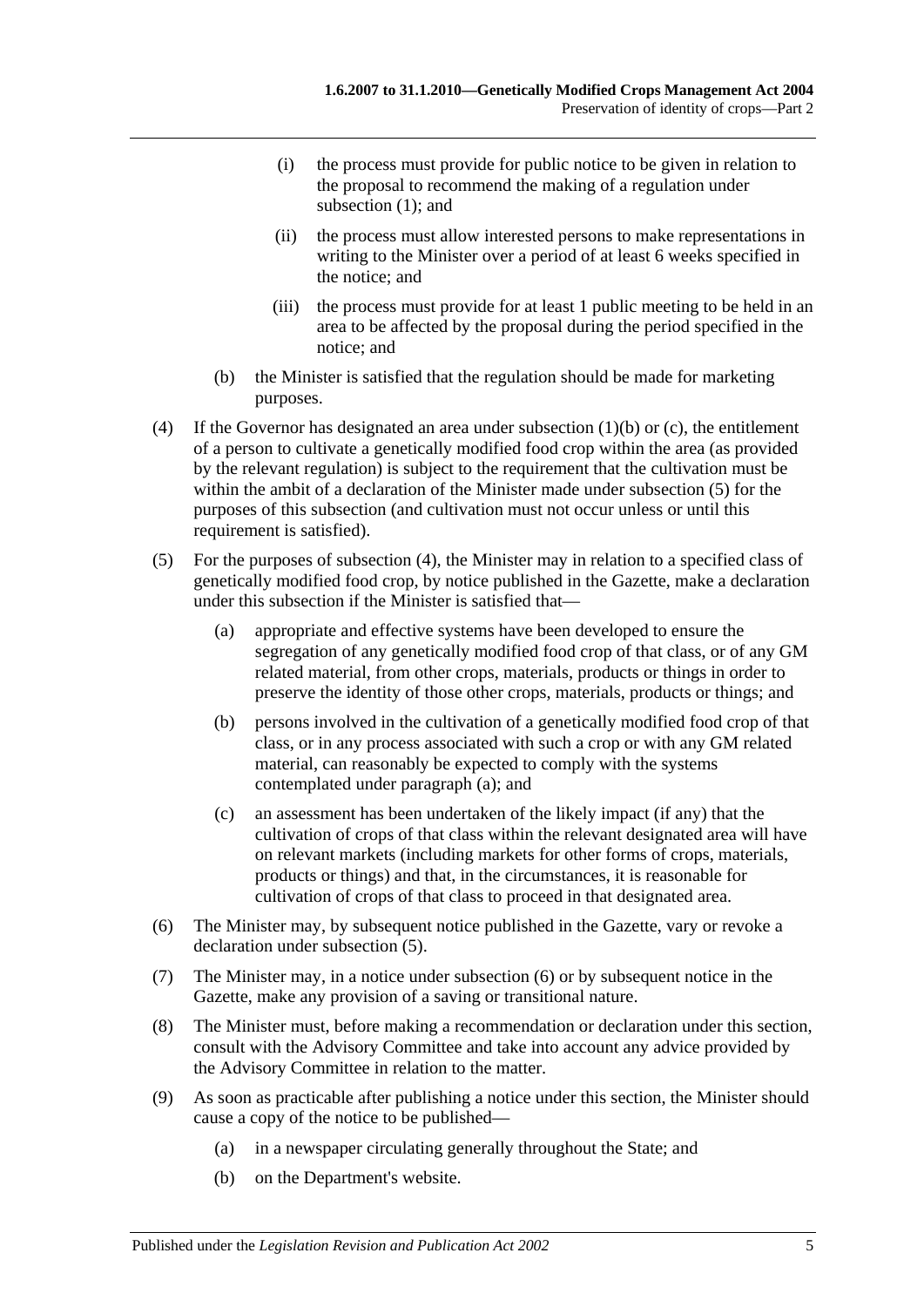- (10) The Governor may, by regulation, designate criteria that the Advisory Committee must take into account for the purposes of giving advice to the Minister under this section.
- <span id="page-5-1"></span>(11) The Governor may, by regulation (whether or not in conjunction with a regulation under [subsection](#page-3-4) (1)), prescribe requirements that must be complied with if a person is involved in the cultivation of a genetically modified food crop or in any process associated with any such crop or with any GM related material.
- (12) A person is guilty of an offence if—
	- (a) the person cultivates a crop in contravention of [subsection](#page-3-4) (1) or [\(4\);](#page-4-1) or
	- (b) the person contravenes, or fails to comply with, a requirement under [subsection](#page-5-1)  $(11)$ .

Maximum penalty: \$200 000.

#### <span id="page-5-0"></span>**6—Exemptions**

- (1) The Minister may, by notice published in the Gazette (an *exemption notice*), confer exemptions from the operation of [section](#page-3-2) 5.
- <span id="page-5-3"></span><span id="page-5-2"></span>(2) However, the Minister must not confer an exemption unless—
	- (a) the purpose of the exemption is to allow a specified person—
		- (i) to cultivate a genetically modified food crop on a limited scale under, and in accordance with, a GMO licence authorising the release of the relevant GMO into the environment for the purposes of an experiment; or
		- (ii) to cultivate a genetically modified food crop on a limited and contained basis at a specified place or places; or
		- (iii) to cultivate a genetically modified food crop on the basis that all dealings with the crop will be undertaken by the same person (or by a person or person acting on behalf of the same person) under a *closed loop system* that includes processes and procedures designed to ensure the segregation of the crop, and of any GM related material, from other crops, materials, products or things in order to preserve the identity of those other crops, materials, products or things; and
	- (b) the Minister is satisfied that it is reasonable that the exemption be granted after taking into account market requirements.
- (3) The Minister must, before granting an exemption under [subsection](#page-5-2) (2)(a)(ii) or [\(iii\),](#page-5-3) consult with the Advisory Committee and take into account any advice provided by the Advisory Committee in relation to the matter.
- (4) An exemption may be granted by the Minister on such conditions as the Minister thinks fit.
- (5) The Minister may, by further notice published in the Gazette—
	- (a) vary or revoke an exemption; or
	- (b) vary or revoke a condition of an exemption.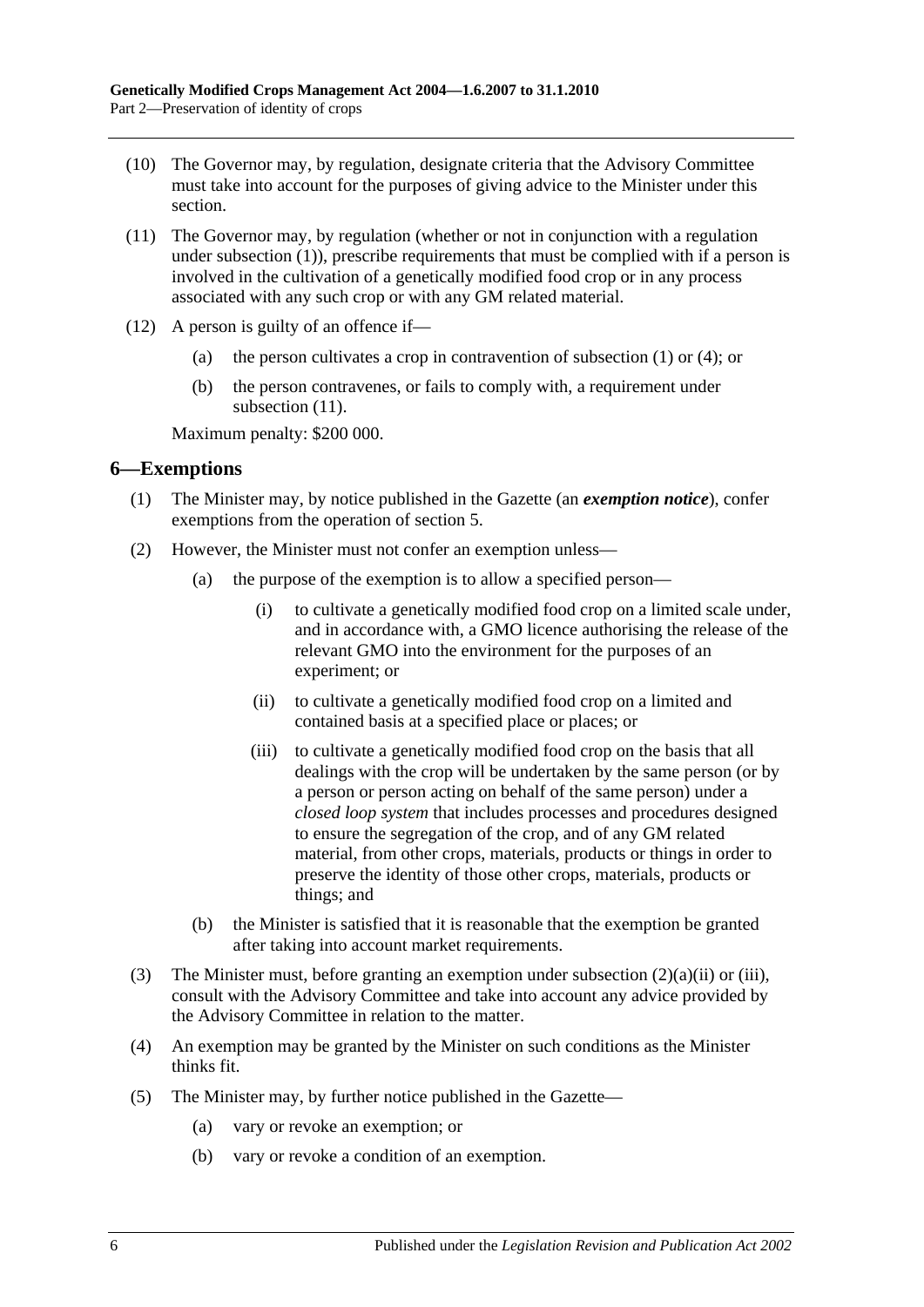(6) A person is guilty of an offence if the person contravenes, or fails to comply with, a condition of an exemption under this section. Maximum penalty: \$200 000.

<span id="page-6-0"></span>**7—Related matters**

- (1) The Minister may, before taking any action under this Part—
	- (a) seek advice or submissions from any person or body;
	- (b) take such other action or initiate such other investigations as the Minister thinks fit.
- <span id="page-6-5"></span>(2) The regulations may prescribe fees or charges in relation to the assessment of applications, proposals or submissions furnished or made to the Minister with respect to the taking of any action (whether by the Governor or the Minister) under this Part.
- (3) A regulation under [subsection](#page-6-5) (2) may—
	- (a) prescribe differential fees or charges;
	- (b) provide for fees or charges to be determined according to prescribed factors, or according to the determination of the Minister.
- (4) The Minister may require that any application, proposal or submission made for the purposes of this Part be made in a manner and form determined by the Minister.

# <span id="page-6-1"></span>**Part 3—Administration**

# <span id="page-6-2"></span>**Division 1—GM Crop Advisory Committee**

# <span id="page-6-3"></span>**8—Establishment of Advisory Committee**

- (1) The *GM Crop Advisory Committee* is established.
- (2) The Advisory Committee has the functions assigned to the Advisory Committee by this Act or the Minister.

# <span id="page-6-4"></span>**9—Membership of Advisory Committee**

- (1) The Advisory Committee consists of between 9 and 11 members appointed by the Governor of whom—
	- (a) 1 must be a person nominated by the Minister, who will be the presiding member of the Advisory Committee; and
	- (b) at least 1 must be a person nominated by the Minister who has, in the opinion of the Minister, appropriate knowledge of, and experience in dealing with, issues surrounding the provision of seeds and propagating material within the primary production sector; and
	- (c) at least 1 must be a person nominated by the Minister who has, in the opinion of the Minister, appropriate knowledge of, and experience in, the production of crops generally; and
	- (d) at least 1 must be a person nominated by the Minister who has, in the opinion of the Minister, a particular interest in the production of crops that are GM-free; and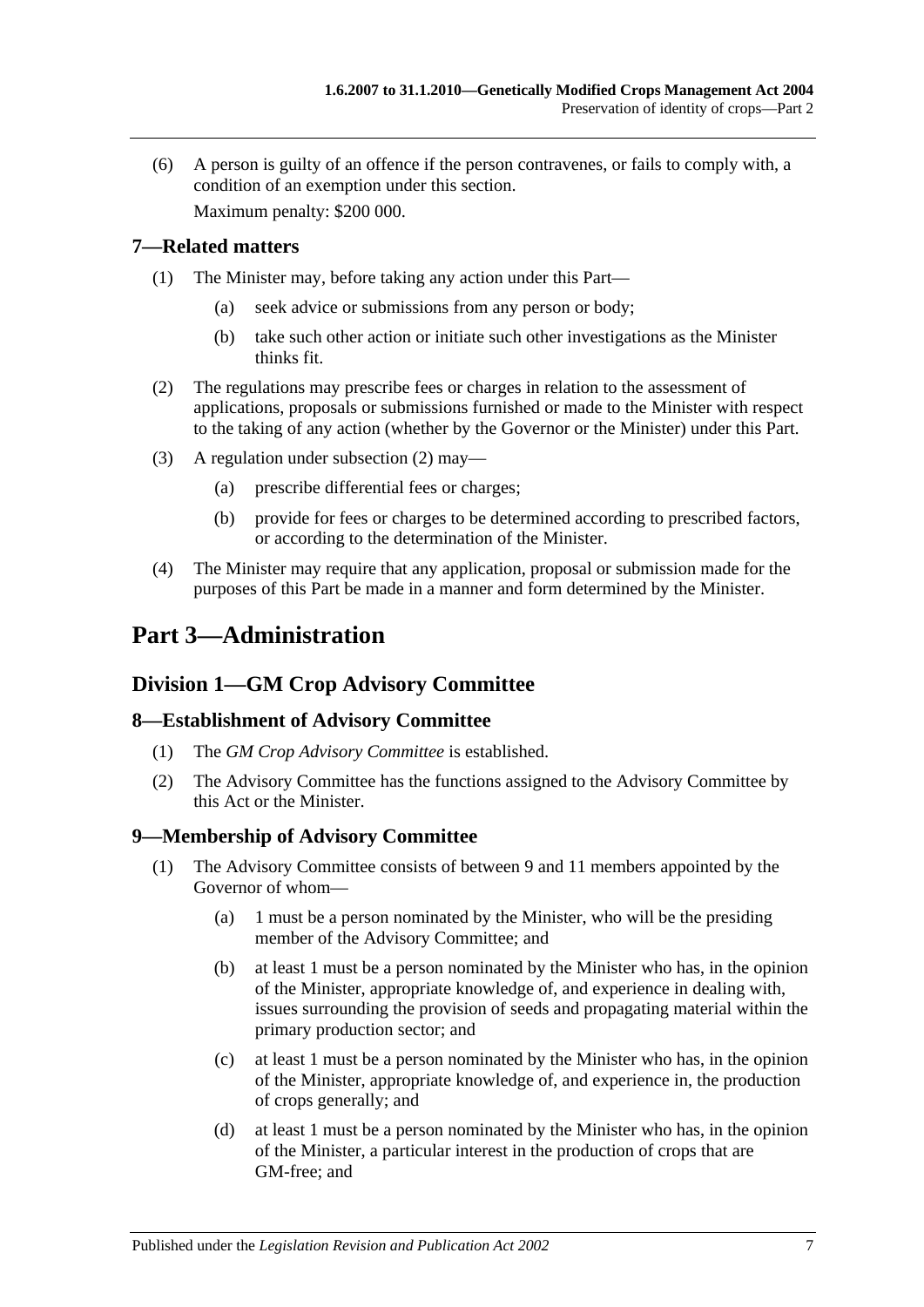- (e) at least 1 must be a person nominated by the Minister who has, in the opinion of the Minister, appropriate knowledge of, and experience in, the handling, transportation, storage and delivery of crops and associated products; and
- (f) at least 1 must be a person nominated by the Minister who has, in the opinion of the Minister, appropriate knowledge of, and experience in, the marketing of crops and associated products; and
- (g) 1 must be a person engaged in the administration of this Act nominated by the Minister; and
- (h) 1 must be a person nominated by the Minister who is directly involved in exporting, wholesaling or retailing food or food products.
- (2) At least 2 members of the Advisory Committee must be women and at least 2 members must be men.

# <span id="page-7-0"></span>**10—Terms and conditions of membership**

- (1) A member of the Advisory Committee will be appointed on conditions determined by the Governor for a term, not exceeding 3 years, specified in the instrument of appointment and, at the expiration of a term of appointment, is eligible for reappointment.
- (2) The Governor may appoint a suitable person to be the deputy of a member of the Advisory Committee and the deputy may act as a member of the Advisory Committee during any period of absence of the member.
- <span id="page-7-3"></span>(3) The Governor may remove a member of the Advisory Committee from office—
	- (a) for breach of, or non-compliance with, a condition of appointment; or
	- (b) for misconduct; or
	- (c) for failure or incapacity to carry out official duties satisfactorily.
- (4) The office of a member of the Advisory Committee becomes vacant if the member—
	- (a) dies; or
	- (b) completes a term of office and is not reappointed; or
	- (c) resigns by written notice to the Minister; or
	- (d) is removed from office under [subsection](#page-7-3) (3).

# <span id="page-7-1"></span>**11—Remuneration**

A member of the Advisory Committee is entitled to remuneration, allowances and expenses determined by the Minister.

# <span id="page-7-2"></span>**12—Conflict of interest**

- (1) A member of the Advisory Committee who has a direct or indirect personal or pecuniary interest in a matter decided or under consideration by the Advisory Committee—
	- (a) must, as soon as reasonably practicable, disclose in writing to the relevant Minister full and accurate details of the interest; and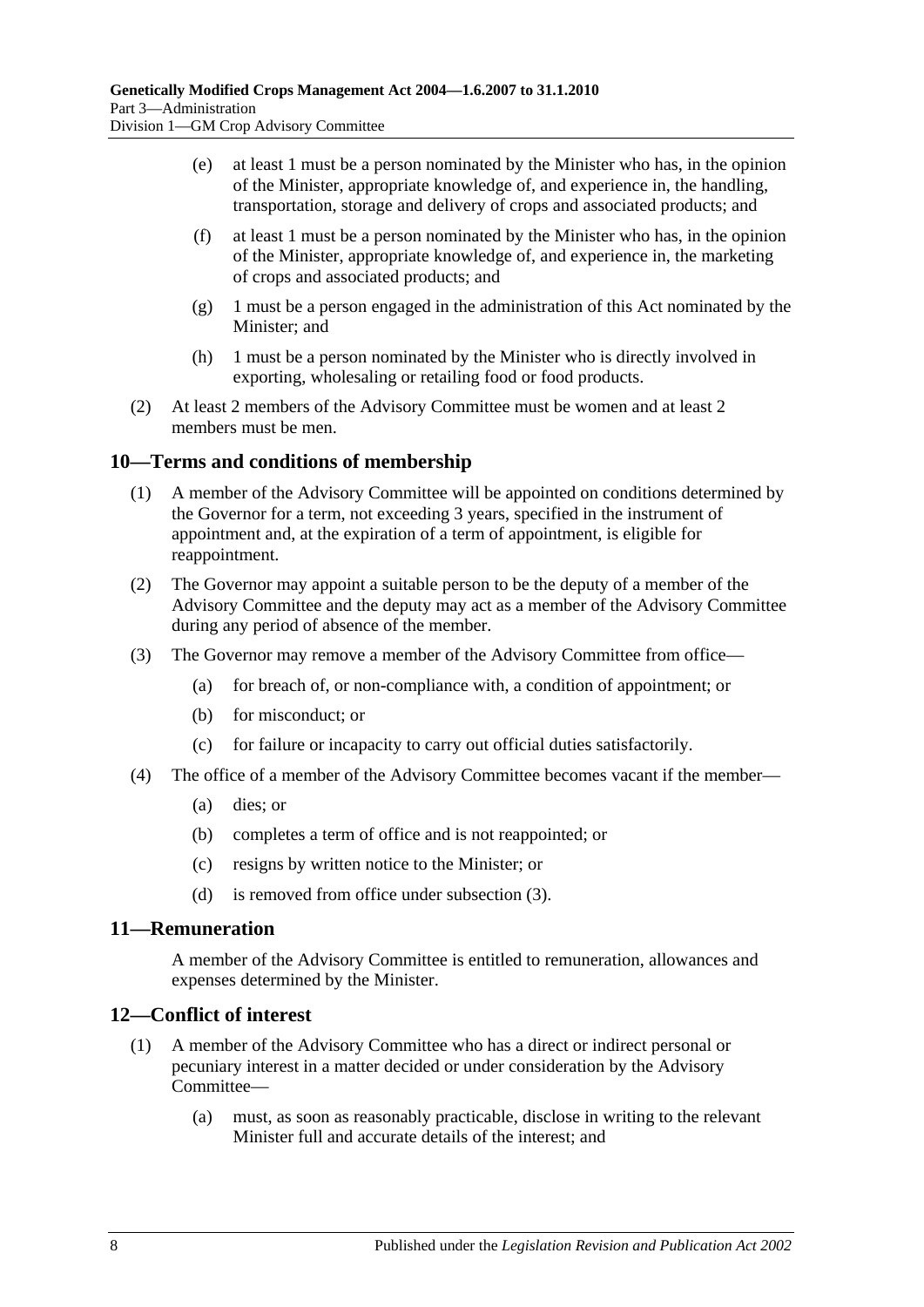- (b) must not take part in any discussion by the Advisory Committee relating to that matter; and
- (c) must not vote in relation to that matter; and
- (d) must be absent from the meeting room when any such discussion or voting is taking place.

Maximum penalty: \$20 000.

- (2) Without limiting the effect of this section, a member of the Advisory Committee will be taken to have an interest in a matter for the purposes of this section if an associate of the member has an interest in the matter.
- (3) This section does not apply in relation to a matter in which a member of the Advisory Committee has an interest while the member remains unaware that he or she has an interest in the matter, but in any proceedings against the member the burden will lie on the member to prove that he or she was not, at the material time, aware of his or her interest.
- (4) This section does not apply in relation to an interest in a matter shared in common with the public or persons engaged in or associated with the industry in which the relevant member works generally, or a substantial section of the public or such persons.
- (5) In this section—

*associate* has the same meaning as in the *[Public Corporations Act](http://www.legislation.sa.gov.au/index.aspx?action=legref&type=act&legtitle=Public%20Corporations%20Act%201993) 1993*.

# <span id="page-8-0"></span>**13—Validity of acts**

An act or proceeding of the Advisory Committee is not invalid by reason only of a vacancy in its membership or a defect in the appointment of a member.

# <span id="page-8-1"></span>**14—Procedures**

- (1) A quorum of the Advisory Committee consists of 6 members.
- (2) If the presiding member of the Advisory Committee is absent from a meeting of the Advisory Committee, a member chosen by the members present at the meeting will preside.
- (3) A decision carried by a majority of the votes cast by the members present at a meeting of the Advisory Committee is a decision of the Advisory Committee.
- (4) Each member present at a meeting of the Advisory Committee has 1 vote on any question arising for decision and, if the votes are equal, the member presiding at the meeting may exercise a casting vote.
- (5) A conference by telephone or other electronic means between the members of the Advisory Committee will, for the purposes of this section, be taken to be a meeting of the Advisory Committee at which the participating members are present if—
	- (a) notice of the conference is given to all members in the manner determined by the Advisory Committee for the purpose; and
	- (b) each participating member is capable of communicating with every other participating member during the conference.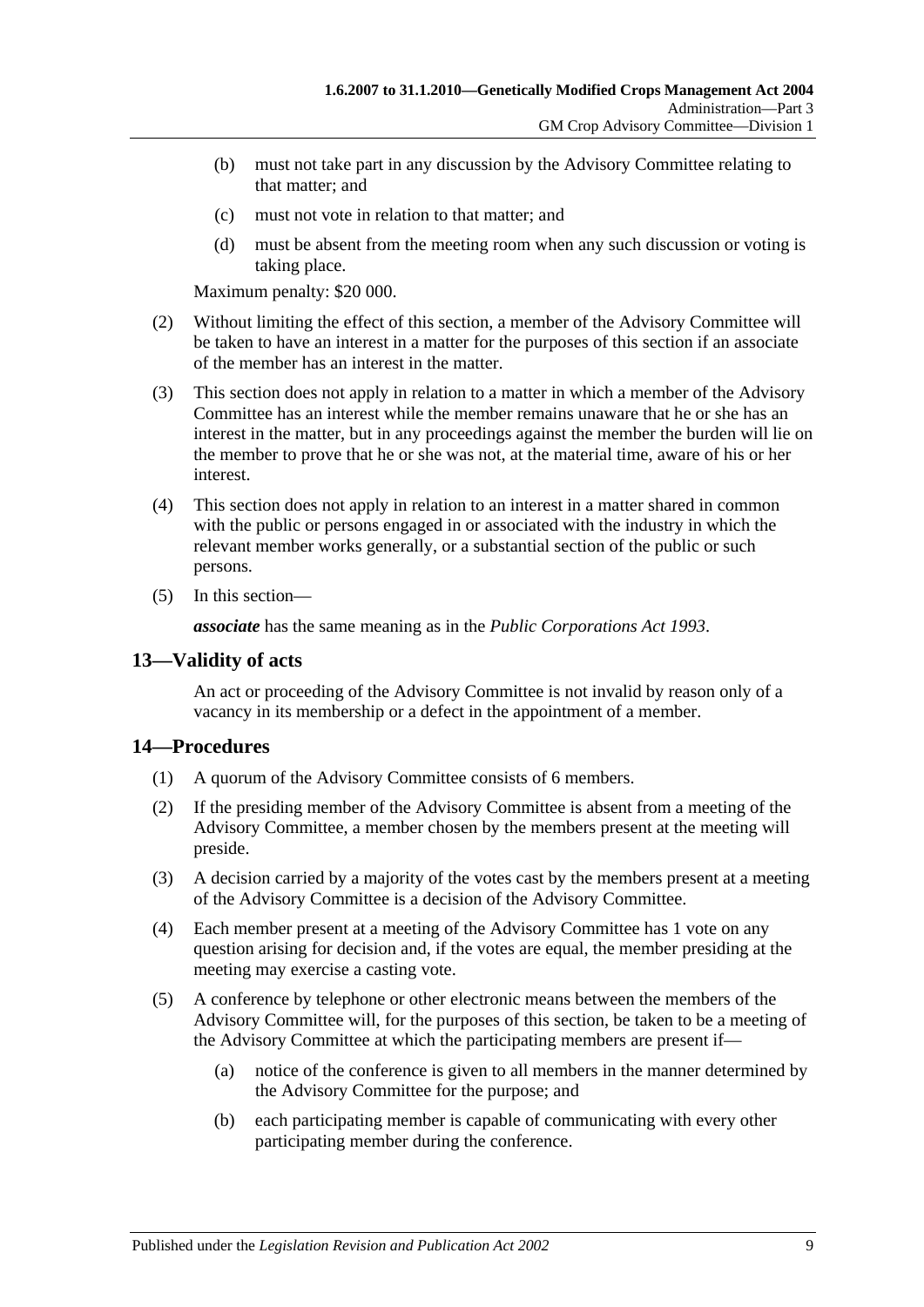- (6) A proposed resolution of the Advisory Committee becomes a valid decision of the Advisory Committee despite the fact that it is not voted on at a meeting of the Advisory Committee if—
	- (a) notice of the proposed resolution is given to all members of the Advisory Committee in accordance with procedures determined by the Advisory Committee; and
	- (b) a majority of the members express concurrence in the proposed resolution by letter, telegram, telex, facsimile transmission or other written communication setting out the terms of the resolution.
- (7) The Advisory Committee must have accurate minutes kept of its meetings.
- (8) Subject to this Act, the Advisory Committee may determine its own procedures.

#### <span id="page-9-0"></span>**15—Expert and other assistance**

The Advisory Committee may, in connection with the performance of its functions—

- (a) engage experts or consultants;
- (b) seek advice or submissions from any person or body;
- (c) undertake inquiries or initiate investigations;
- (d) inform itself of any matter in any other manner, as it thinks fit.

# <span id="page-9-1"></span>**Division 2—Inspectors and powers of inspection**

#### <span id="page-9-2"></span>**16—Appointment of inspectors**

- (1) The Minister may appoint persons to be inspectors for the purposes of this Act.
- (2) An appointment may be made subject to conditions or limitations specified in the instrument of appointment.
- (3) An inspector must be issued with an identity card containing a recent photograph of the inspector.
- (4) An inspector must carry his or her identity card at all times when exercising or performing powers or functions as an inspector.
- (5) The Minister may vary or revoke an appointment at any time.

#### <span id="page-9-4"></span><span id="page-9-3"></span>**17—Powers of inspectors and related matters**

- (1) This Act is to be read as if Part 11 Divisions 3 to 5 (inclusive) and 7 to 11 (inclusive) of the *[Gene Technology Act](http://www.legislation.sa.gov.au/index.aspx?action=legref&type=act&legtitle=Gene%20Technology%20Act%202001) 2001* were incorporated into this Act, subject to any modifications, additions or exclusions prescribed by regulation, together with any definitions contained in the *[Gene Technology Act](http://www.legislation.sa.gov.au/index.aspx?action=legref&type=act&legtitle=Gene%20Technology%20Act%202001) 2001* of terms used in those provisions.
- (2) Without limiting [subsection](#page-9-4) (1), the grounds on which an inspector may enter any premises will be taken to include to determine whether there is an actual or potential risk to a market from the presence of a crop, GMO or GM related material on the premises.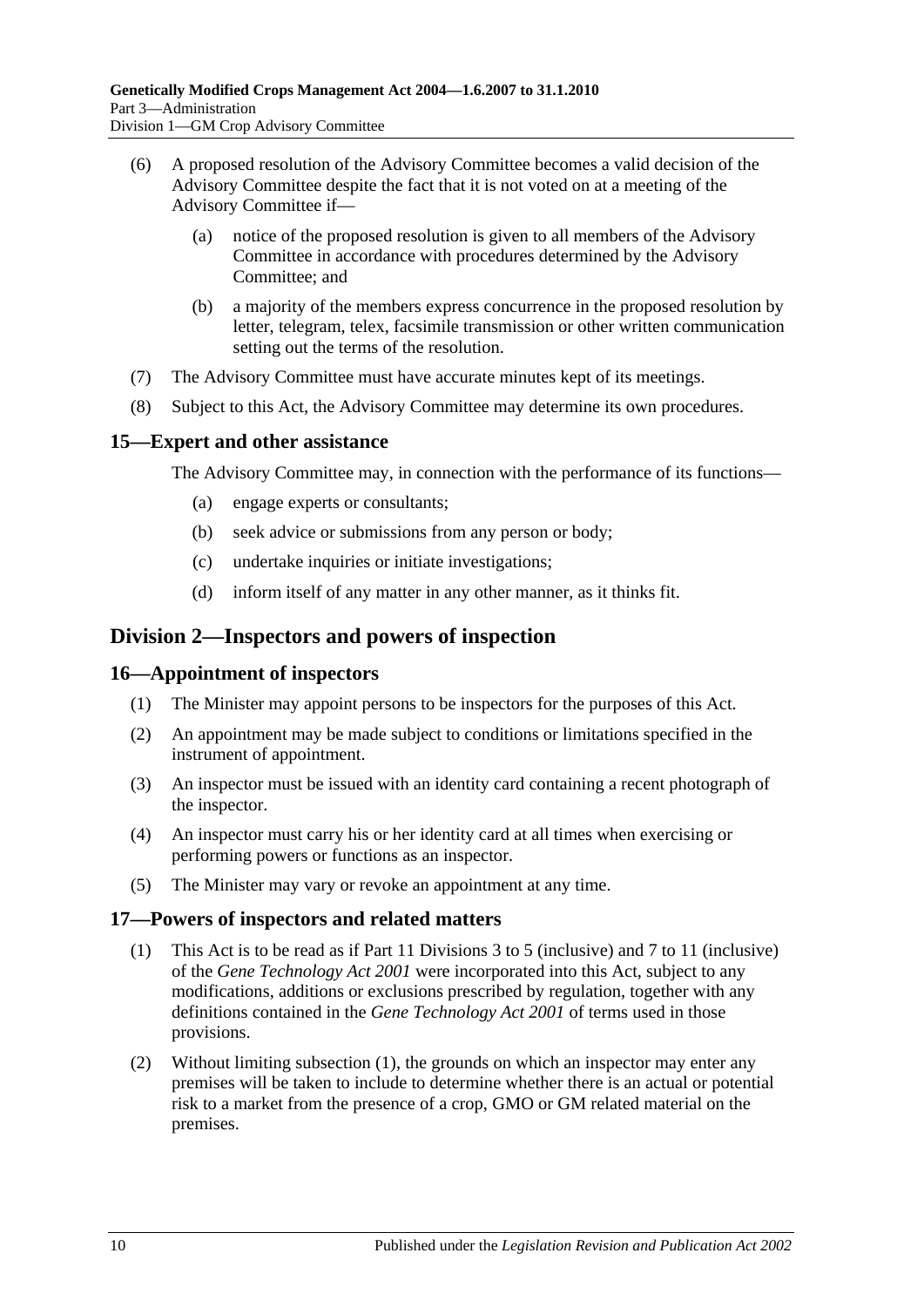# <span id="page-10-0"></span>**Part 4—Miscellaneous**

# <span id="page-10-1"></span>**18—Orders for destruction of crops or material**

- (1) The Minister may, by instrument in writing—
	- (a) order the destruction of a crop if the Minister is satisfied that the crop has been cultivated or dealt with in contravention of this Act;
	- (b) order the destruction of any GM related material if the Minister is satisfied that the material has been produced, used or dealt with in contravention of this Act, or is associated with any crop that has been cultivated or dealt with in contravention of this Act.
- <span id="page-10-3"></span>(2) For the purpose of giving effect to an order under this section, an inspector may, by force of this section—
	- (a) enter the land on which any crop or GM related material is situated and, if necessary, enter premises on the land; and
	- (b) seize any crop or GM related material; and
	- (c) destroy any crop or GM related material, either on the land or elsewhere.
- (3) However, before an inspector takes action to seize or destroy a crop or GM related material under [subsection](#page-10-3) (2), the inspector must ensure that an owner or occupier of the land has been given a reasonable opportunity to take action to remove or destroy the crop or GM related material in response to the particular order.
- (4) The reasonable costs and expenses incurred by an inspector or the Department in taking action under this section may be recovered by the Minister as a debt from the person who has acted in contravention of this Act.
- <span id="page-10-4"></span> $(5)$  If—
	- (a) a person suffers loss or damage as a result of the exercise of powers under this section in relation to a crop or any GM related material; and
	- (b) proceedings for an offence against this Act involving the relevant crop or material have not been commenced within 12 months after the exercise of powers under this section, or such proceedings are commenced within that time but those proceedings are subsequently discontinued or the defendant is acquitted,

then the person who has suffered the loss or damage is entitled to reasonable compensation (payable by the Crown) for that loss or damage.

(6) An amount payable under [subsection](#page-10-4) (5) (if any) may be recovered by the person as a debt from the Crown in a court of competent jurisdiction.

# <span id="page-10-2"></span>**19—Power of delegation**

- (1) The Minister may delegate to a body or person (including a person for the time being holding or acting in a specified office or position) a function or power of the Minister under this Act.
- (2) A delegation under this section—
	- (a) must be by instrument in writing; and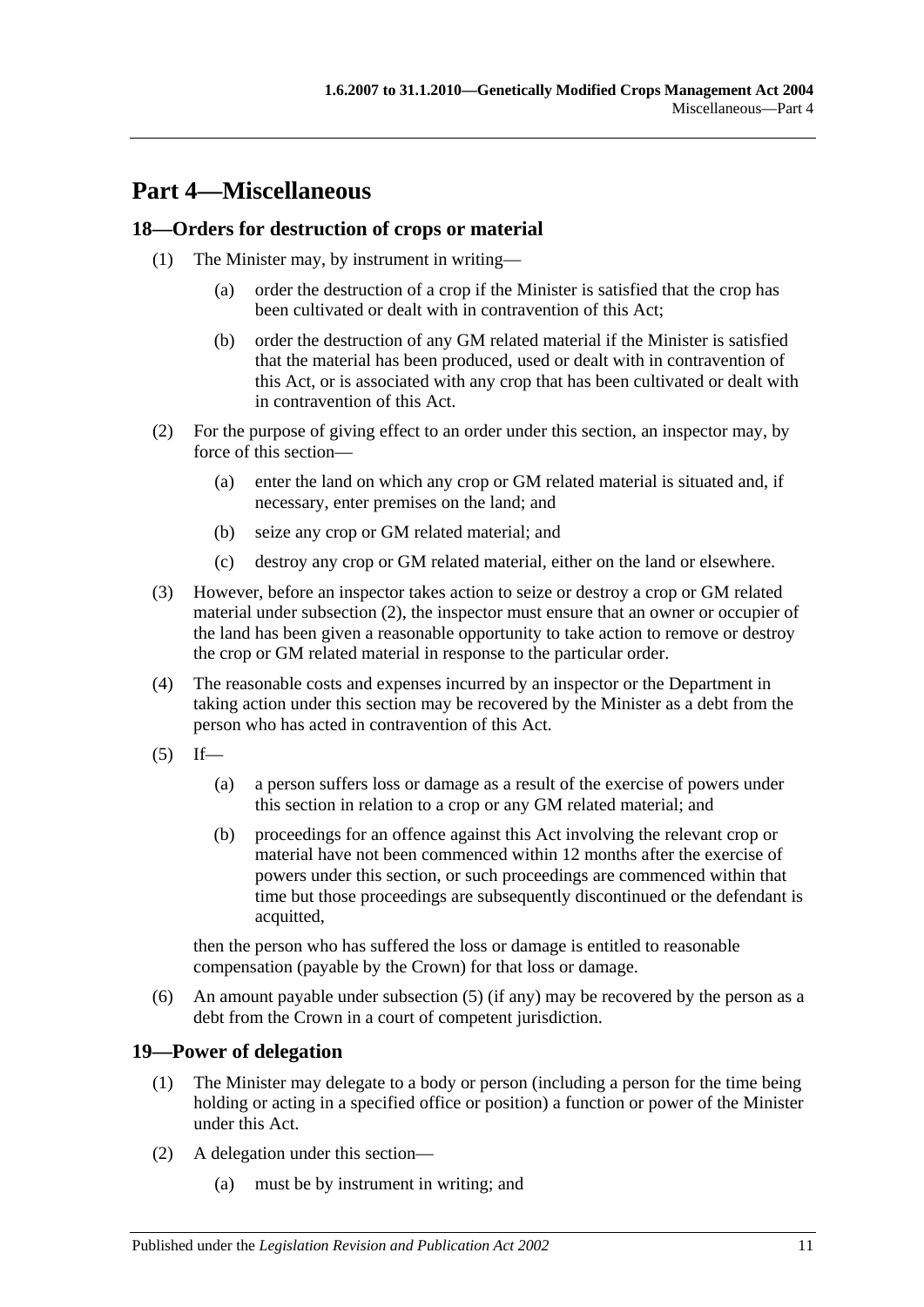- (b) may be absolute or conditional; and
- (c) does not derogate from the ability of the Minister to act in any matter; and
- (d) is revocable at will.
- (3) A function or power delegated under this section may, if the instrument of delegation so provides, be further delegated.

#### <span id="page-11-0"></span>**20—False or misleading information**

A person who furnishes information to the Minister or the Advisory Committee for the purposes of this Act that is false or misleading in a material particular is guilty of an offence.

Maximum penalty: \$10 000.

#### <span id="page-11-1"></span>**21—Proceedings for offences**

- (1) Proceedings for an offence against this Act may only be commenced by—
	- (a) the Minister; or
	- (b) the Chief Executive of the Department; or
	- (c) an inspector; or
	- (d) a person acting with the authorisation in writing of the Minister.
- (2) An apparently genuine document purporting to be under the hand of the Minister and to authorise the commencement of proceedings under this Act must be accepted in legal proceedings, in the absence of proof to the contrary, as proof of the authorisation.

#### <span id="page-11-2"></span>**22—Offences by bodies corporate**

- (1) If a body corporate commits an offence against this Act, each member of the governing body, and the manager, of the body corporate are guilty of an offence and liable to the same penalty as is prescribed for the principal offence unless it is proved that the principal offence did not result from failure on his or her part to take reasonable and practicable measures to prevent the commission of the offence.
- (2) A person may be prosecuted and convicted of an offence under this section whether or not the body corporate has been prosecuted or convicted of the offence committed by the body corporate.

# <span id="page-11-3"></span>**23—Continuing offence**

- (1) A person convicted of an offence against a provision of this Act in respect of a continuing act or omission—
	- (a) is liable, in addition to the penalty otherwise applicable to the offence, to a penalty for each day during which the act or omission continued of not more than one-tenth of the maximum penalty prescribed for that offence; and
	- (b) is, if the act or omission continues after the conviction, guilty of a further offence against the provision and liable, in addition to the penalty otherwise applicable to the further offence, to a penalty for each day during which the act or omission continued after the conviction of not more than one-tenth of the maximum penalty prescribed for the offence.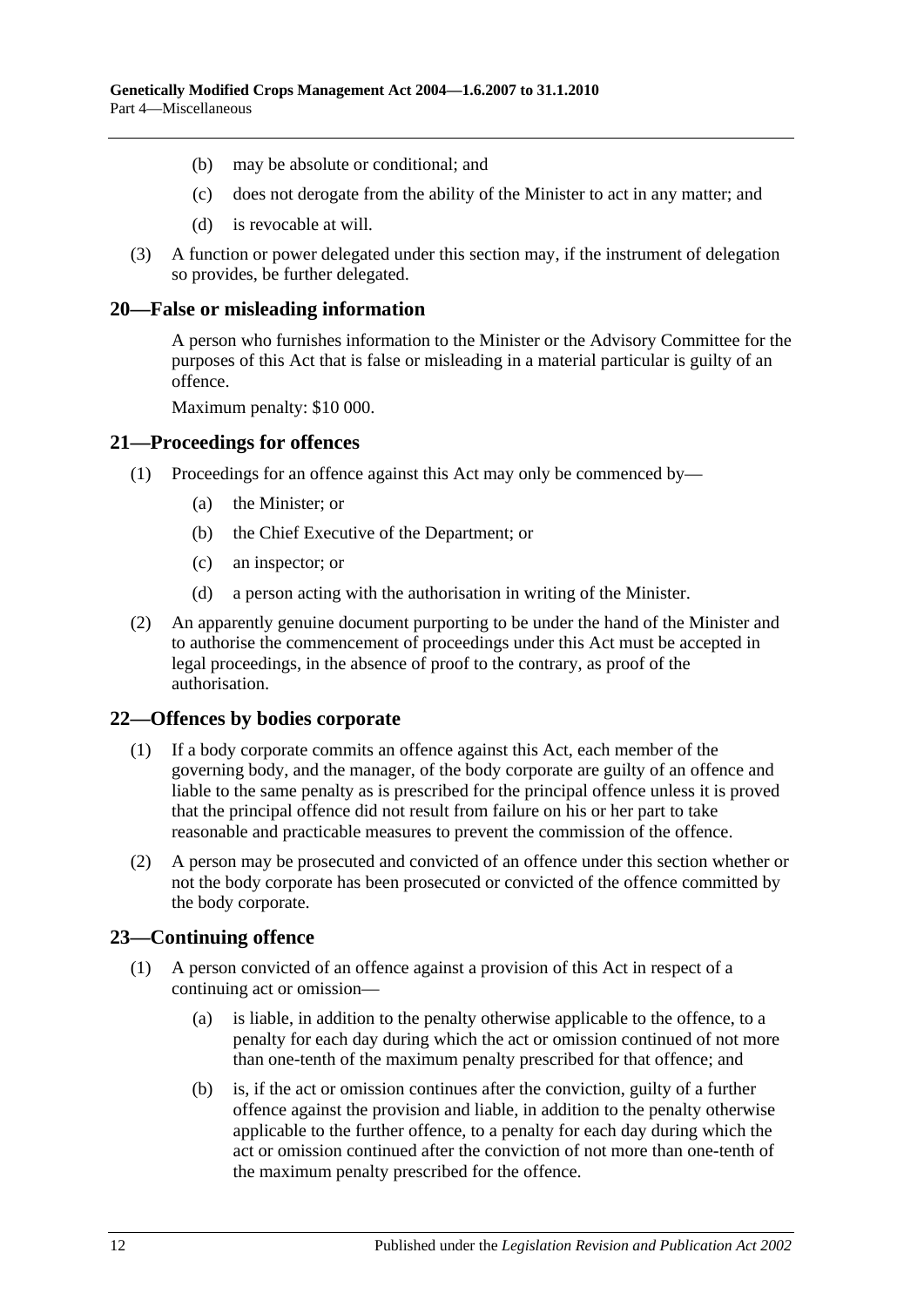(2) If an offence consists of an omission to do something that is required to be done, the omission will be taken to continue for as long as the thing required to be done remains undone after the end of the period for compliance with the requirement.

# <span id="page-12-0"></span>**24—Orders on conviction for an offence**

- <span id="page-12-1"></span>(1) If a person is convicted of an offence against this Act, the court by which the conviction is recorded may, in addition to any penalty that it may impose, do one or more of the following:
	- (a) order the person to take specified action to make good any contravention or default on which the conviction is based in a manner, and within a period, specified by the court (including an order that the person destroy any crop that has been found to have been cultivated in contravention of this Act, or that the person deal with or destroy any GM related material);
	- (b) order the person to pay to the Crown an amount determined by the court to be equal to a fair assessment of any financial benefit that the person, or an associate of the person, has gained, or can reasonably be expected to gain, as a result of the commission of the offence;
	- (c) order the person to pay to any person who has suffered loss or damage as a result of any contravention or default on which the conviction is based, or who has incurred costs or expenses as a result of any such contravention or default, compensation for the loss or damage or an amount for or towards those costs or expenses.
- <span id="page-12-2"></span>(2) For the purposes of [subsection](#page-12-1) (1)(b), a person is an *associate* of another if—
	- (a) they are married or domestic partners; or
	- (b) one is the parent, child, brother or sister of the other; or
	- (c) they are in partnership; or
	- (d) they are both trustees or beneficiaries of the same trust, or one is a trustee and the other is a beneficiary of the same trust; or
	- (e) one is a body corporate or other entity (whether inside or outside Australia) and the other is a director or member of the governing body of the body corporate or other entity; or
	- (f) one is a body corporate or other entity (whether inside or outside Australia) and the other is a person who has a legal or equitable interest in 5 per cent or more of the share capital of the body corporate or other entity; or
	- (g) they are related bodies corporate within the meaning of the *Corporations Act 2001* of the Commonwealth; or
	- (h) a relationship of a prescribed kind exists between them; or
	- (i) a chain of relationships can be traced between them under any one or more of the above paragraphs.
- (3) For the purposes of [subsection](#page-12-2) (2)(d), a *beneficiary* of a trust includes an object of a discretionary trust.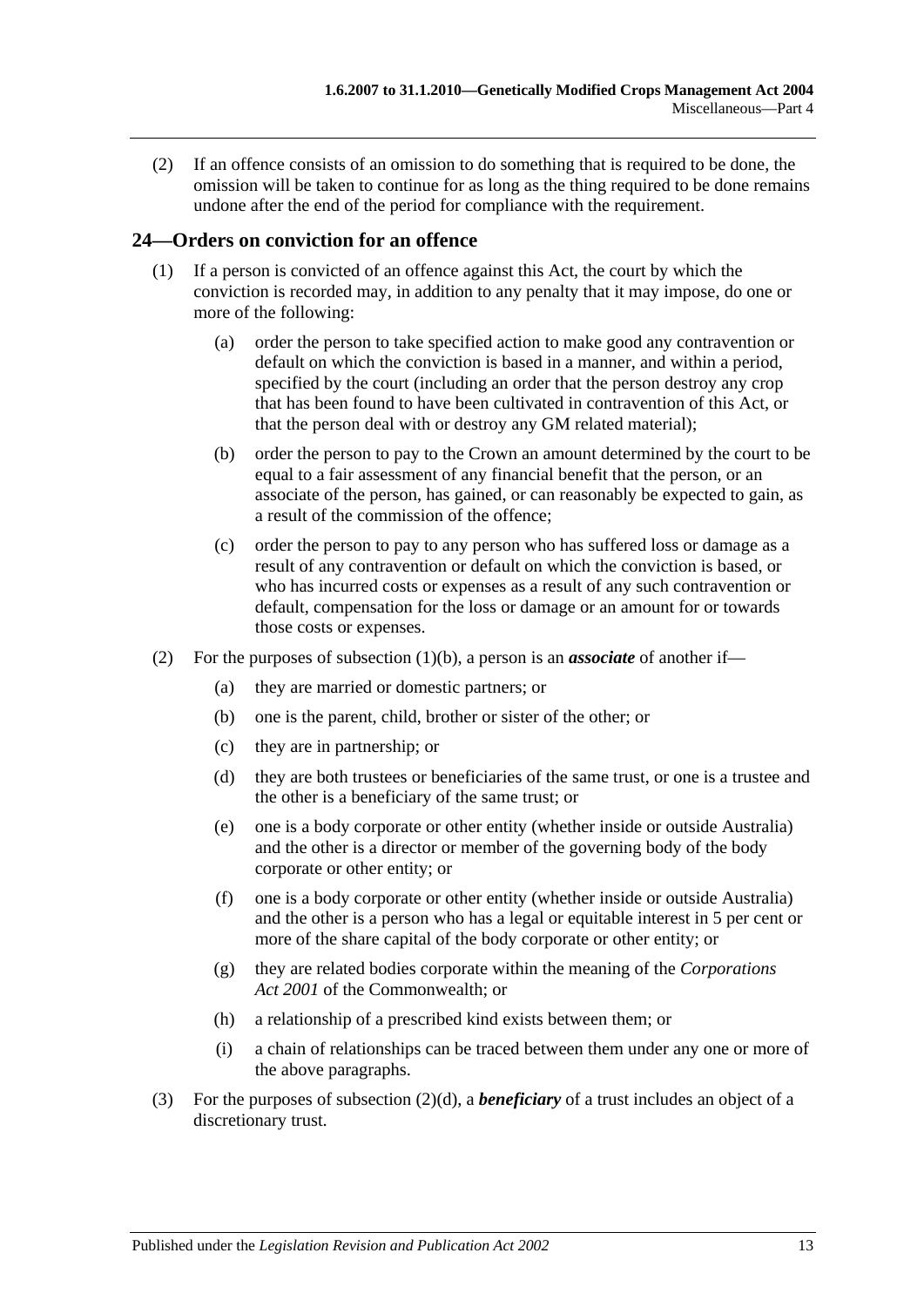(4) In this section—

*domestic partner* means a person who is a domestic partner within the meaning of the *[Family Relationships Act](http://www.legislation.sa.gov.au/index.aspx?action=legref&type=act&legtitle=Family%20Relationships%20Act%201975) 1975*, whether declared as such under that Act or not.

#### <span id="page-13-0"></span>**25—Evidentiary provision**

In any proceedings, a certificate executed by the Minister certifying as to a matter relating to—

- (a) a delegation, authority or appointment under this Act; or
- (b) any requirement to consult with the Advisory Committee under this Act; or
- (c) the details of any analysis carried out on a sample of a crop or other material,

constitutes proof, in the absence of proof to the contrary, of the matter so certified.

#### <span id="page-13-3"></span><span id="page-13-1"></span>**26—Immunity from liability**

- (1) No liability attaches to the Minister, the Chief Executive of the Department, an inspector, a member of the Advisory Committee or any other person involved in the administration of this Act for an act or omission done or made in good faith and in the exercise or performance, or purported exercise or performance, of a power or function under this Act.
- (2) A liability that would, but for [subsection](#page-13-3) (1), attach to a particular person attaches instead to the Crown.
- (3) In addition, no liability attaches to the Crown (or to the Minister) by virtue of the fact—
	- (a) that the Governor has made a regulation under [Part 2;](#page-3-1) or
	- (b) that the Minister has made a recommendation, declaration or determination, or granted an exemption, under [Part 2.](#page-3-1)

# <span id="page-13-2"></span>**27—Special protection from liability for the spread of genetically modified plant material**

- (1) In this section—
	- (a) *genetically modified plant material* means—
		- (a) a plant or propagating material that is a GMO, or that is derived or produced from a GMO; or
		- (b) a GMO that is capable of modifying a plant or propagating material;
	- (b) *propagating material* means seed or other material from which a plant can be propagated.
- <span id="page-13-4"></span> $(2)$  If—
	- (a) genetically modified plant material is present on any land; and
	- (b) the existence of the material on the land is attributable to the spread, dissemination or persistence of the material; and
	- (c) the original introduction of such material to the land was not knowingly undertaken by or on behalf of any person who is, or who has been, an owner or occupier of the land,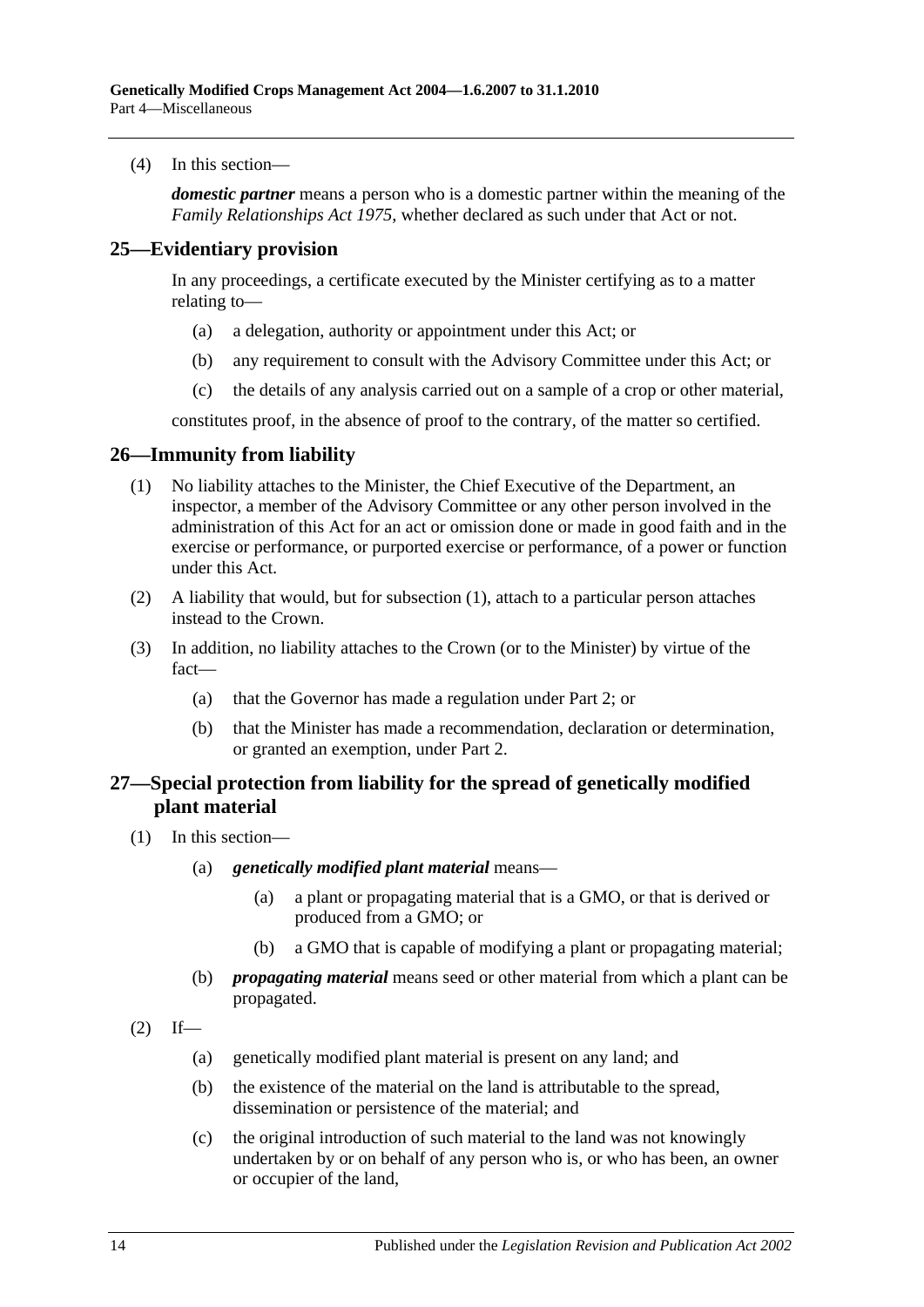then no action may be brought in a South Australian court or under South Australian law against a person who is an owner or occupier of the land on account of the fact—

- (d) that the material is present on the land; or
- (e) that the person has dealt with the material.
- (3) [Subsection](#page-13-4) (2) does not apply if the relevant court is satisfied—
	- (a) that a person who is an owner or occupier of the relevant land has deliberately dealt with a crop knowing that genetically modified plant material was present in order to gain a commercial benefit; and
	- (b) that, in the interests of justice, another person's rights with respect to that material should be recognised or protected.
- (4) This section extends to any case where genetically modified plant material was present on land before the commencement of this Act.

#### <span id="page-14-1"></span><span id="page-14-0"></span>**28—Regulations**

- (1) The Governor may make such regulations as are contemplated by this Act or as are necessary or expedient for the purposes of this Act.
- (2) Without limiting the generality of [subsection](#page-14-1) (1), the regulations may—
	- (a) prescribe requirements with respect to the analysis, examination or assessment of any crops, GMOs or GM related material;
	- (b) require the keeping of records and other information in connection with any activity associated with crops, GMOs or GM related material;
	- (c) require the provision of any report, statement, document or other information in connection with the administration or operation of this Act;
	- (d) prohibit, restrict or regulate any dealing with any crop, GMOs or GM related material;
	- (e) prescribe requirements with respect to the preservation of the source, nature or identity of any material;
	- (f) require the giving of notice of the occurrence of any prescribed class of event, or the giving of notice in prescribed circumstances;
	- (g) prescribe any procedure associated with any process under this Act (including by making provision as to what constitutes the giving of public notice for the purposes of this Act);
	- (h) fix fees or charges to be paid in relation to any matter associated with the administration or operation of this Act;
	- (i) provide for evidence in proceedings for an offence against the regulations;
	- (j) prescribe fines, not exceeding \$10 000, for a contravention of, or failure to comply with, a regulation.
- (3) Regulations under this Act—
	- (a) may be of general or limited application; and
	- (b) may make different provision according to the matters or circumstances to which they are expressed to apply; and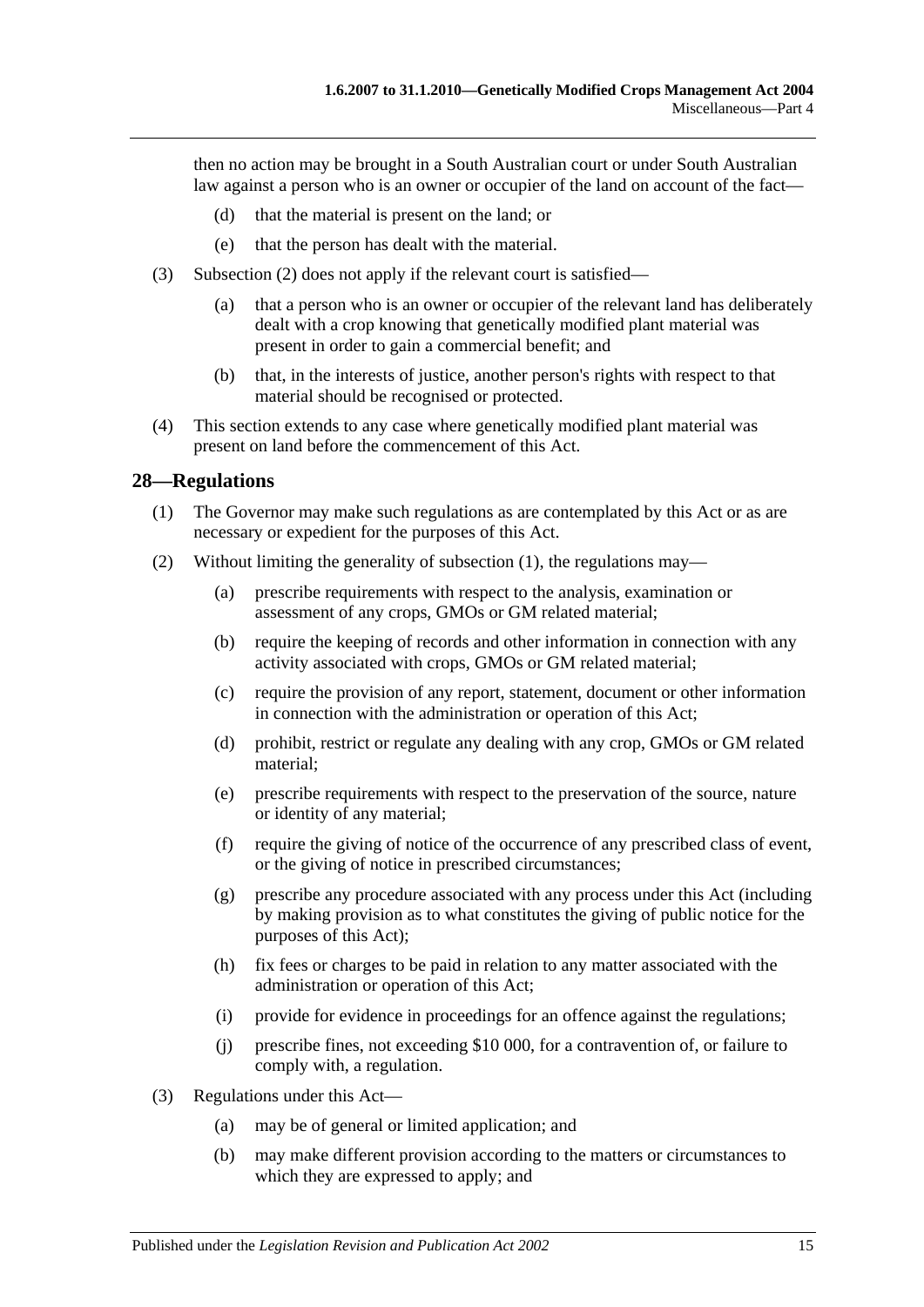- (c) may provide that a matter or thing in respect of which regulations may be made is to be determined according to the discretion of the Minister or any other person or body prescribed by the regulations; and
- (d) may apply or incorporate, wholly or partially and with or without modification, a code, standard or policy (as in force at the date of the particular regulations, or as in force from time to time) prepared or published by the Minister or any other person or body prescribed by the regulations.

# <span id="page-15-0"></span>**29—Review of Act**

- (1) The Minister must, within 4 years after the commencement of this Act, cause a review of this Act to be undertaken.
- (2) The outcome of the review must be incorporated into a report and the Minister must ensure that a copy of the report is laid before each House of Parliament.

# <span id="page-15-1"></span>**Schedule 1—Transitional provisions**

# <span id="page-15-5"></span><span id="page-15-2"></span>**1—Interim controls**

- (1) [Subsections](#page-3-8) (3) and (8) of [section](#page-3-2) 5 do not apply with respect to a regulation that comes into operation on the day on which that section comes into operation.
- (2) A regulation under [section](#page-3-2) 5 that comes into operation in the manner contemplated by [subclause](#page-15-5) (1) will, unless it has already expired or been revoked, expire on the fourth anniversary of the commencement of this Act.
- (3) Subsection (3) of section 6 does not apply with respect to an exemption that comes into operation on the day on which that section comes into operation.

# <span id="page-15-6"></span><span id="page-15-3"></span>**2—Crops established before commencement of Act**

- (1) A regulation, declaration or determination under this Act may apply to or in relation to a crop or any GM related material planted or in existence before the commencement of this Act.
- (2) However, a regulation within the ambit of [subclause](#page-15-6) (1) cannot impose a criminal liability on a person with respect to an act or omission occurring before the making of the regulation (but this subclause does not operate with respect to a continuing act or omission after the making of the regulation).

# <span id="page-15-7"></span><span id="page-15-4"></span>**3—Other provisions**

- (1) The Governor may, by regulation, make additional provisions of a saving or transitional nature consequent on the enactment of this Act.
- <span id="page-15-8"></span>(2) A provision of a regulation under [subclause](#page-15-7) (1) may, if the regulation so provides, take effect from the commencement of this Act or from a later day.
- (3) To the extent to which a provision takes effect under [subclause](#page-15-8) (2) from a day earlier than the day of the regulation's publication in the Gazette, the provision does not operate to the disadvantage of a person by—
	- (a) decreasing the person's rights; or
	- (b) imposing liabilities on the person.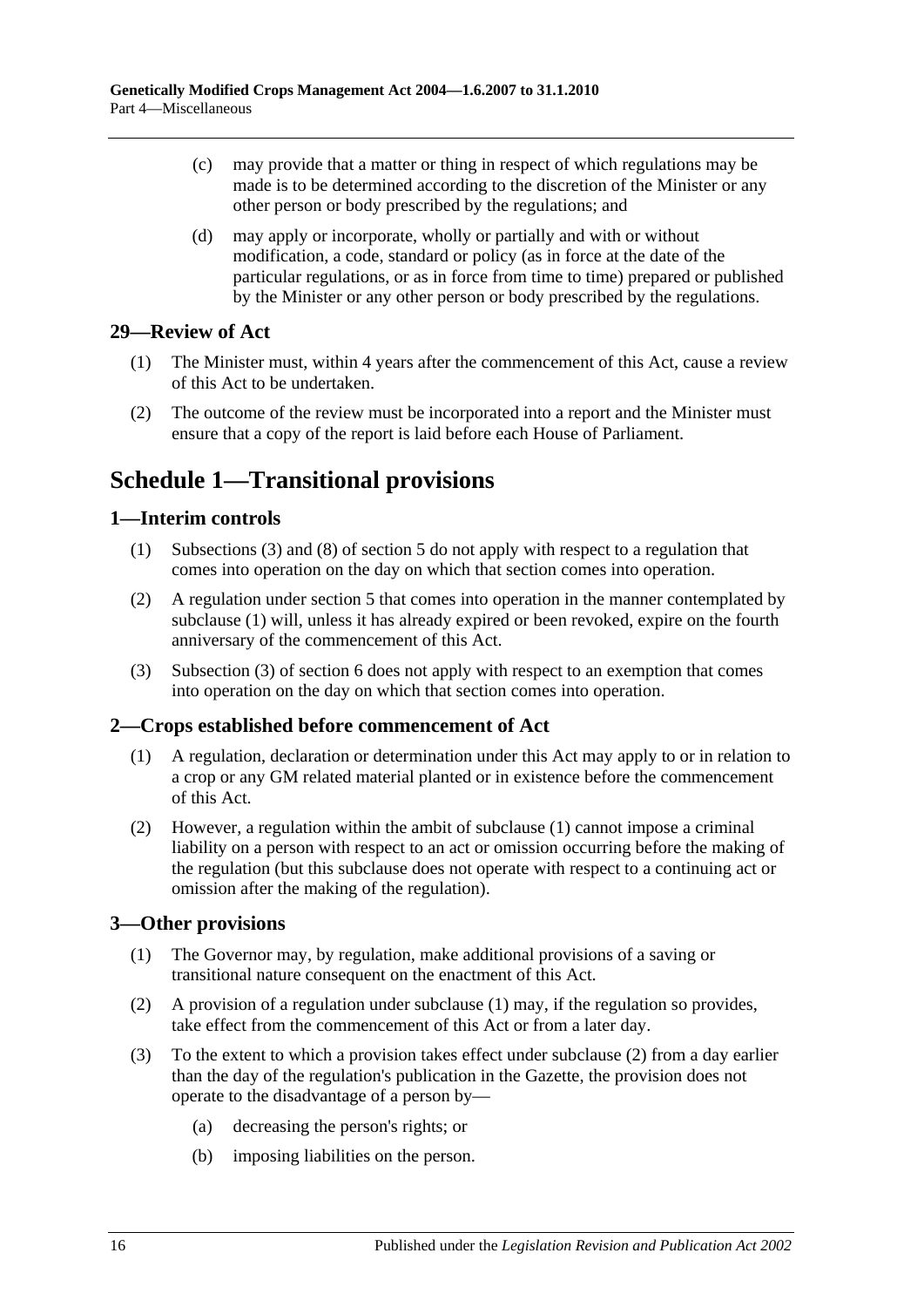# <span id="page-16-0"></span>**Legislative history**

# **Notes**

- Amendments of this version that are uncommenced are not incorporated into the text.
- Please note—References in the legislation to other legislation or instruments or to titles of bodies or offices are not automatically updated as part of the program for the revision and publication of legislation and therefore may be obsolete.
- Earlier versions of this Act (historical versions) are listed at the end of the legislative history.
- For further information relating to the Act and subordinate legislation made under the Act see the Index of South Australian Statutes or www.legislation.sa.gov.au.

# **Principal Act and amendments**

New entries appear in bold.

| Year | N <sub>o</sub> | Title                                                                                                              | Assent     | Commencement                                                   |
|------|----------------|--------------------------------------------------------------------------------------------------------------------|------------|----------------------------------------------------------------|
| 2004 | -8             | <b>Genetically Modified Crops</b><br>Management Act 2004                                                           | 8.4.2004   | 29.4.2004 (Gazette 22.4.2004 p1086)                            |
| 2006 | 34             | <b>Genetically Modified Crops</b><br>Management (Extension of Review<br>Period and Controls) Amendment Act<br>2006 | 14.12.2006 | $1.1.2007$ : s 2                                               |
| 2006 | 43             | <b>Statutes Amendment (Domestic</b><br>Partners) Act 2006                                                          | 14.12.2006 | Pt 40 (s $115$ )-1.6.2007 ( <i>Gazette</i><br>26.4.2007 p1352) |
| 2009 | 84             | <b>Statutes Amendment (Public Sector</b><br>Consequential Amendments) Act 2009                                     | 10.12.2009 | Pt 69 (ss 165 & 166)—1.2.2010 (Gazette<br>28.1.2010 p320)      |

# **Provisions amended**

New entries appear in bold.

Entries that relate to provisions that have been deleted appear in italics.

| Provision       | How varied                                                            | Commencement |
|-----------------|-----------------------------------------------------------------------|--------------|
| Pt1             |                                                                       |              |
| s <sub>2</sub>  | omitted under Legislation Revision and<br><b>Publication Act 2002</b> | 1.1.2007     |
| Pt 4            |                                                                       |              |
| s24             |                                                                       |              |
| $s\,24(2)$      | amended by 43/2006 s 115(1)                                           | 1.6.2007     |
| $s\,24(4)$      | inserted by $43/2006$ s $115(2)$                                      | 1.6.2007     |
| s 29            |                                                                       |              |
| $s\,29(1)$      | amended by $34/2006$ s 4                                              | 1.1.2007     |
| Sch 1           |                                                                       |              |
| cl <sub>1</sub> |                                                                       |              |
| cl $1(2)$       | amended by 34/2006 s 5                                                | 1.1.2007     |